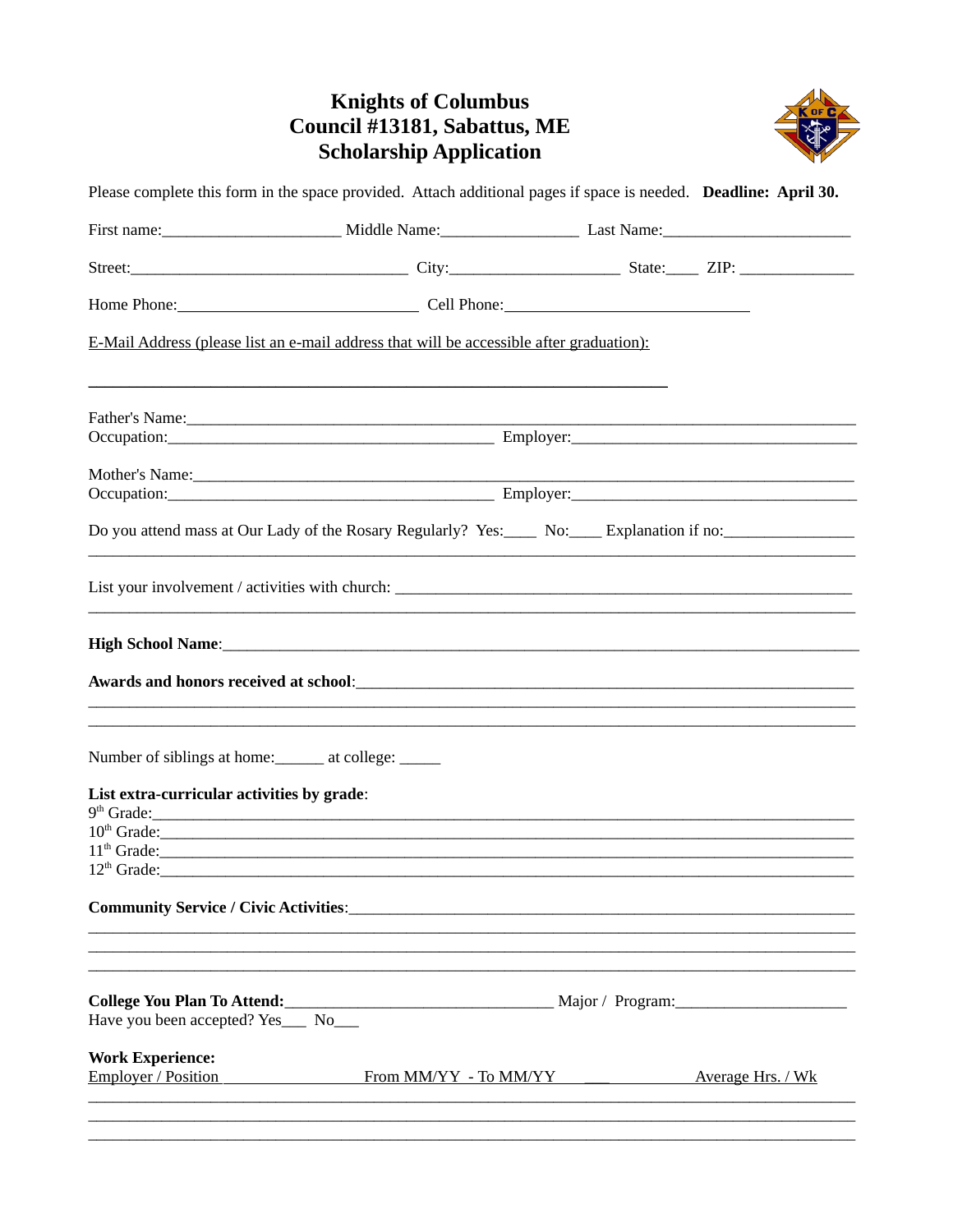Goals and aspirations: Make a list of your plans as they relate to your education and career objectives and long term goals:

Unique Circumstances: Please describe any unique circumstances which should be considered.

Do you have any family members (father, grandfather, uncle, brother, etc) who is a member of the Sabattus Council of the Knights of Columbus? Yes: No: If Yes, please list them: 1990 March 2010 March 2010 March 2010 March 2010 March 2010 March 2010 March 2010 March 2010 March 2010 March 2010 March 2010 March 2010 March 2010 March 2010 Mar

<u> 1989 - Andrea Santa Andrea Andrea Andrea Andrea Andrea Andrea Andrea Andrea Andrea Andrea Andrea Andrea Andr</u>

signature

date

When completed, please mail this application to:

**Grand Knight** Knights of Columbus Council #13181 31 Balsam Lane Wales, ME 04280

or scan and e-mail to: gk@sabattuskofc.org